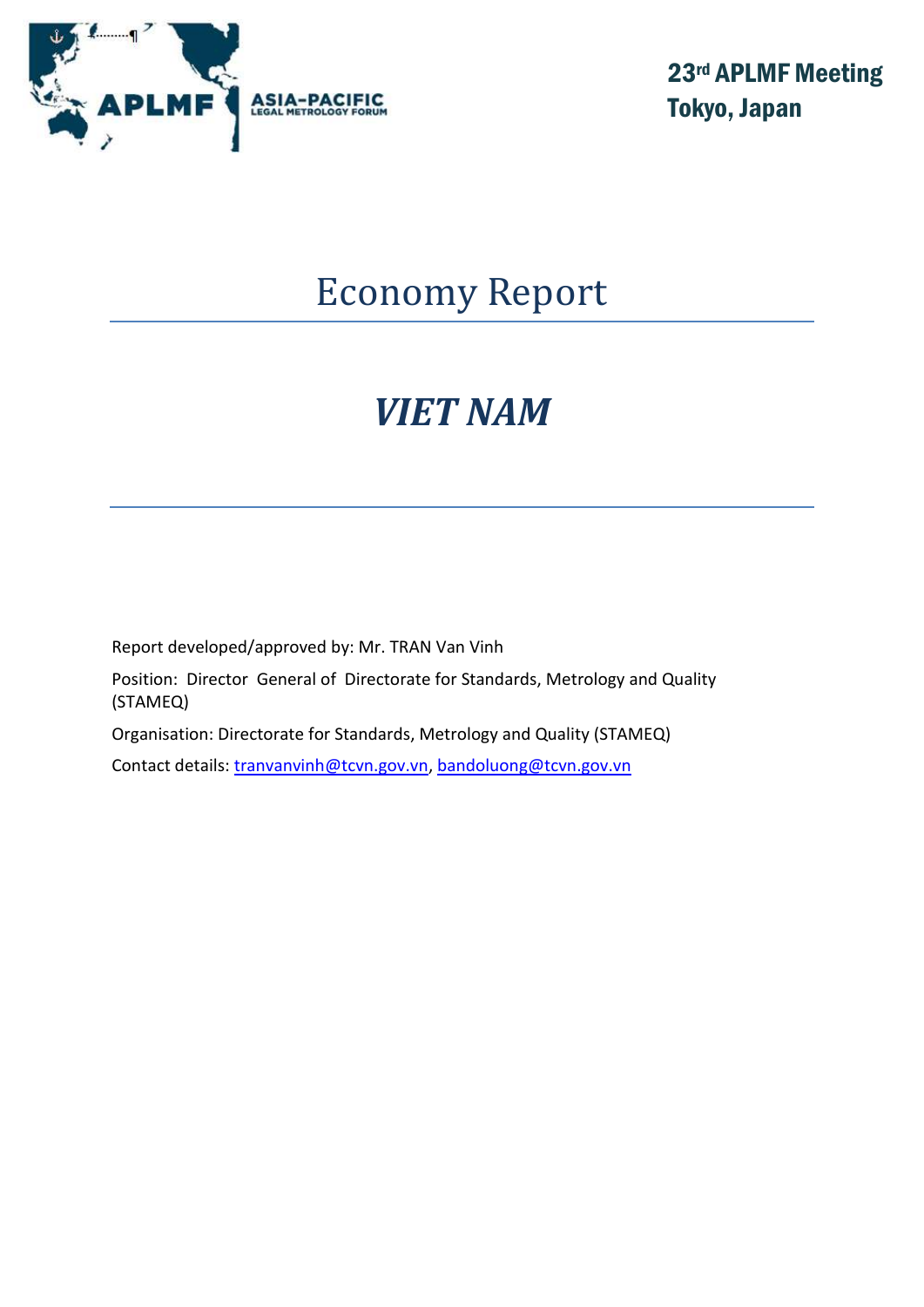## **SECTION 1 – Organisation and structure for metrology**

#### **Organisation Structures**

- 1) Directorate for Standards, Metrology and Quality (STAMEQ), under Ministry of Science and Technology, is the governmental body in charge of metrological management on behalf of the Central Government in many fields.
- 2) STAMEQ includes subordinate technical organization such as Vietnam National Institute (VMI), three Quality Assurance and Testing Centers (QUATEST).
- 3) VMI is the national metrology institute of Vietnam, in charge of metrological research as well as various metrological activities. VMI is the custodian of national measurement standards (the first level of Measurement Standards Labs) and provide traceability services for regional, local technical bodies and other private organizations
- 4) QUATEST centers are STAMEQ's regional technical bodies that hold reference standards in different regions of Vietnam (the second level of Measurement Standards Labs). They provide traceability services within the regions. Quality Assurance and Testing Center 4 is officially established and will come into operation in the end of 2016 – first half of 2017. Quality Assurance and Testing Centre 4 is responsible for technical activities in verification, calibration and testing for the Central Highlands of Viet Nam.
- 5) Provincial Branches for Standards, Metrology and Quality (Provincial Branches) are in charge of local metrological management. They also include Provincial Technical Centers as the third level of Measurement Standards Labs.
- 6) Organization chart:



63 provincial Branches and Technical Centers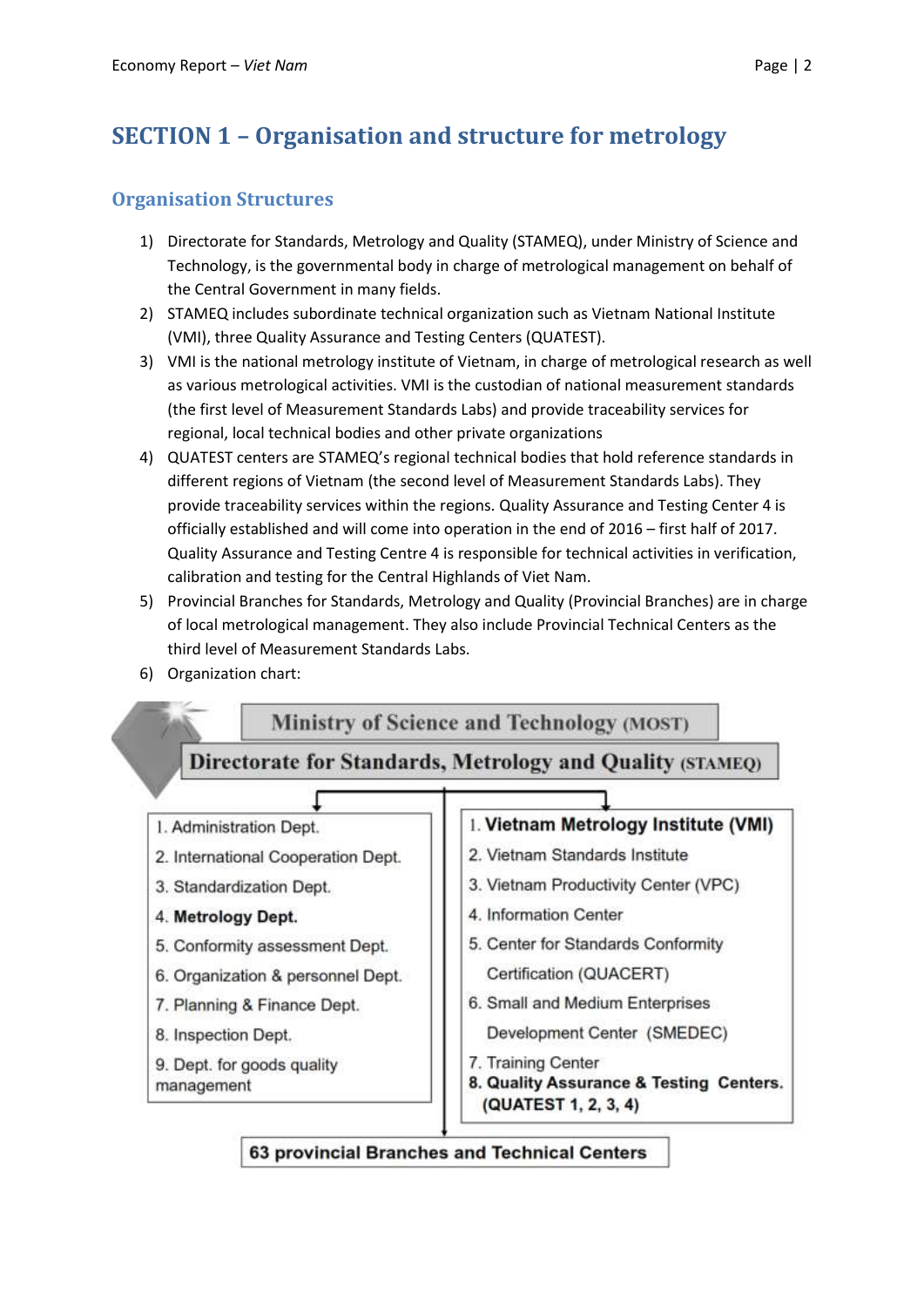STAMEQ and 63 provincial Branches for Standards, Metrology and Quality are in charge of metrological management.

VMI, QUATEST 1,2,3,4 and provincial Technical Centers are only responsibly for technical services.

#### **Legislative Frameworks**

- 1) The Vietnam Metrology Law approved by the Vietnam National Assembly in November 2011.
- 2) The Decree for implementing Vietnam Metrology Law was issued by the Government and in October 2012. The new Decree of requirements on verification, calibration and testing activities was issued on July 2016
- 3) The Decree for administrative fine on violations of standardization, metrology and quality control was issued by the Government in July 2013.
- 4) 07 Circulars for implementing the Law on Metrology were issued by Minister of Ministry of Science and Technology (MOST) included:
	- a. Circular on approval of National measurement standards in 2013;
	- b. Circular on Group 2 measuring instruments in 2013;
	- c. Circular on management of Verification, Calibration, Testing in 2013;
	- d. Circular on measurement management on trade of gold & quality management on trade of jewel in 2013;
	- e. Circular on State metrological supervision in 2013;
	- f. Circular on quantity of pre-packaged goods in 2014;
	- g. Circular on measurement management and quality management on fuel in 2015.
	- h. Circular on measurement of retail in markets to be issued in 2016 (upcoming)
- 5) 4 more binding metrological technical specifications on metrology (based on OIML recommendations) have been issued by STAMEQ since 2016, raising the total to 279.
- 6) So far, 326 Authorized Verification Units (AVU) belong to various governmental and private organizations have been designated for verification of measuring instruments, including utility meters: electricity meters, water meters, etc. There have been about 300 verification, calibration and testing organisation registered with STAMEQ.

#### **International arrangements and engagement**

- 1) Signing MOU with Korean partner organization such as KAST and KTC
- 2) Attending MEDEA training
	- a. Training course on Mass Standards, Indonesia, 30 Aug 1 Sept 2016;
	- b. Train-the-Trainer on Verification of Fuel Dispensers: 11-13 July 2016;
	- c. Verification of NAWI supermarket scales, Malaysia, 28 Nov 2 Dec 2016 (Upcoming).
- 3) Attending OIML training and conference
	- a. Training Course on Non-Automated Weighing Instruments, Beijing, P.R. China, 18–22 July 2016;
	- b. Seminar on Legal Metrology Management System, Guangzhou, P.R. China, 9–11 August 2016.